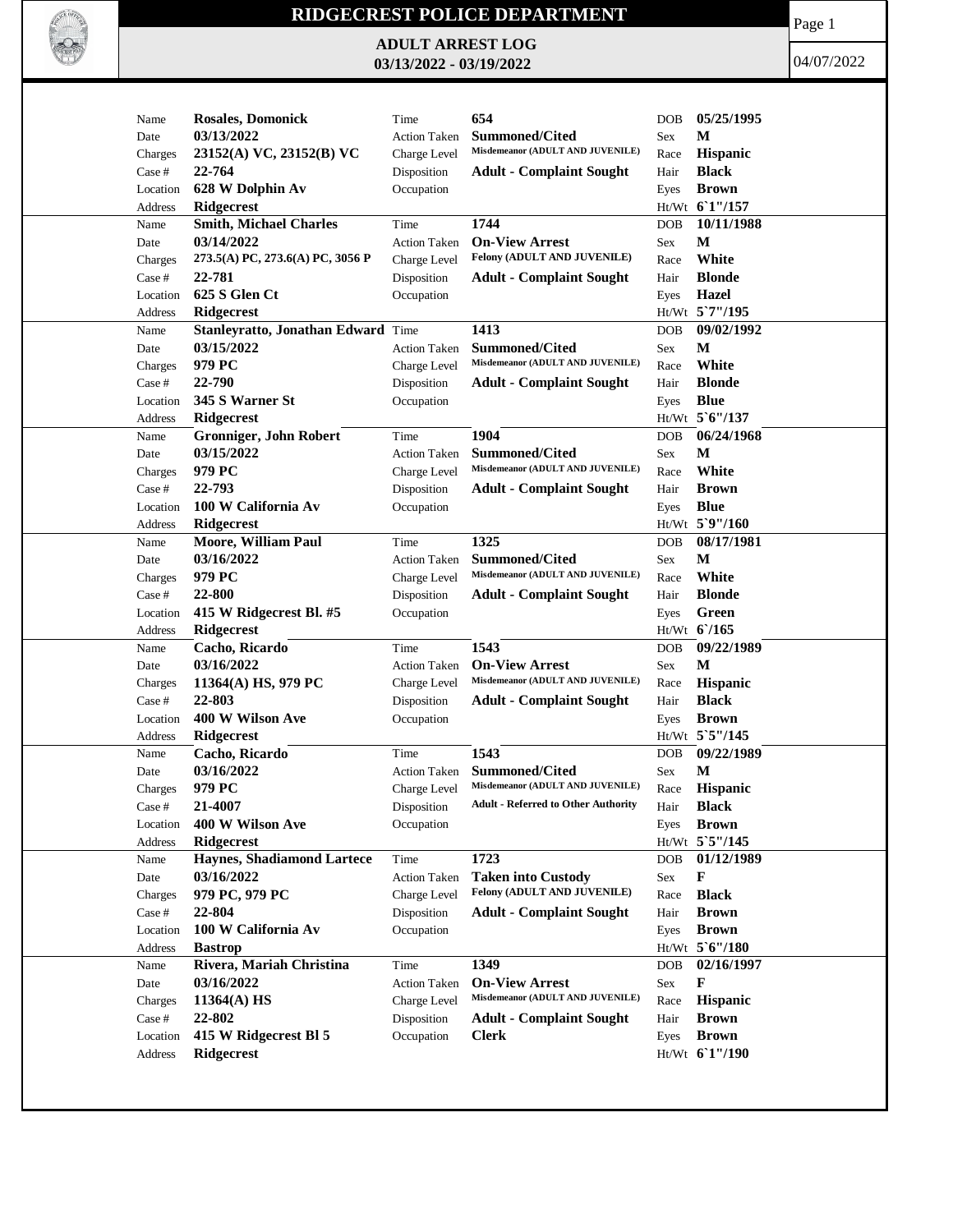| ADULT ARREST LOG for 03/13/2022 - 03/19/2022 | Page 2 |
|----------------------------------------------|--------|
|----------------------------------------------|--------|

| Name               | Garcia, Kenneth Ljdreyes               | Time                      | 246                              | <b>DOB</b>   | 01/06/1987        |
|--------------------|----------------------------------------|---------------------------|----------------------------------|--------------|-------------------|
| Date               | 03/17/2022                             | <b>Action Taken</b>       | <b>Summoned/Cited</b>            | Sex          | М                 |
| Charges            | 23152(A) VC, 23152(B) VC, 25850(       | Charge Level              | Misdemeanor (ADULT AND JUVENILE) | Race         | Hispanic          |
| Case #             | 22-808                                 | Disposition               | <b>Adult - Released</b>          | Hair         | <b>Black</b>      |
| Location           | 200 E Church Ave                       | Occupation                |                                  | Eyes         | <b>Brown</b>      |
| Address            | <b>Bakersfield</b>                     |                           |                                  |              | Ht/Wt 61"/295     |
| Name               | <b>Beed, Damion Brian</b>              | Time                      | 123                              | <b>DOB</b>   | 02/29/2000        |
| Date               | 03/17/2022                             | <b>Action Taken</b>       | <b>On-View Arrest</b>            | Sex          | M                 |
| Charges            | 14601.1(a) $VC$                        | Charge Level              | Misdemeanor (ADULT AND JUVENILE) | Race         | <b>Black</b>      |
| Case #             | 22-807                                 | Disposition               | <b>Adult - Complaint Sought</b>  | Hair         | <b>Black</b>      |
| Location           | 100 S China Lake Blvd                  | Occupation                |                                  | Eyes         | <b>Brown</b>      |
| Address            | <b>Ridgecrest</b>                      |                           |                                  |              | Ht/Wt 5`7"/140    |
| Name               | Vanbrunt, Michaela Connett             | Time                      | 1147                             | <b>DOB</b>   | 10/10/1996        |
| Date               | 03/17/2022                             | <b>Action Taken</b>       | <b>Summoned/Cited</b>            | Sex          | F                 |
| Charges            | 979 PC                                 | Charge Level              | Misdemeanor (ADULT AND JUVENILE) | Race         | White             |
| Case #             | 22-812                                 | Disposition               | <b>Adult - Complaint Sought</b>  | Hair         | <b>Brown</b>      |
| Location           | 600 S China Lake Bl                    | Occupation                |                                  | Eyes         | <b>Hazel</b>      |
| Address            | <b>Ridgecrest</b>                      |                           |                                  |              | Ht/Wt 5'/129      |
| Name               | Secaida, Sebastian                     | Time                      | 1204                             | <b>DOB</b>   | 03/11/1992        |
| Date               | 03/17/2022                             | <b>Action Taken</b>       | <b>Summoned/Cited</b>            | Sex          | M                 |
| Charges            | 979 PC                                 | Charge Level              | Misdemeanor (ADULT AND JUVENILE) | Race         | Hispanic          |
| Case #             | 22-813                                 | Disposition               | <b>Adult - Complaint Sought</b>  | Hair         | <b>Black</b>      |
| Location           | 306 W Upjohn Av                        | Occupation                |                                  | Eyes         | <b>Brown</b>      |
| Address            | Ridgecrest                             |                           |                                  |              | $Ht/Wt$ 5 10"/250 |
| Name               | <b>Paterson, Geoffrey Norman</b>       | Time                      | 1414                             | <b>DOB</b>   | 05/15/1991        |
| Date               | 03/17/2022                             | <b>Action Taken</b>       | <b>Summoned/Cited</b>            | Sex          | M                 |
| Charges            | $12500(a)$ VC                          | Charge Level              | Misdemeanor (ADULT AND JUVENILE) | Race         | White             |
| Case #             | 22-815                                 | Disposition               | <b>Adult - Complaint Sought</b>  | Hair         | <b>Black</b>      |
| Location           | W Church Av And S Warner St Occupation |                           |                                  | Eyes         | <b>Blue</b>       |
| Address            | <b>Inyokern</b>                        |                           |                                  |              | Ht/Wt 5'11"/119   |
| Name               | Reyeshernandez, Usman                  | Time                      | 14                               | <b>DOB</b>   | 11/29/1979        |
| Date               | 03/17/2022                             | <b>Action Taken</b>       | <b>On-View Arrest</b>            | Sex          | $\mathbf{M}$      |
| Charges            | 14601.1(a) $VC$                        | Charge Level              | Misdemeanor (ADULT AND JUVENILE) | Race         | <b>Hispanic</b>   |
| Case #             | 22-806                                 | Disposition               | <b>Adult - Complaint Sought</b>  | Hair         | <b>Black</b>      |
| Location           | 100 Block Of W Wilson Av               | Occupation                | <b>Building Construction</b>     | Eyes         | <b>Brown</b>      |
| Address            | <b>Ridgecrest</b>                      |                           |                                  |              | Ht/Wt 5`8"/170    |
| Name               | Mendoza, Shareef Mustafa               | Time                      | 2058<br><b>On-View Arrest</b>    | <b>DOB</b>   | 04/05/1987        |
| Date               | 03/17/2022                             | <b>Action Taken</b>       | Misdemeanor (ADULT AND JUVENILE) | Sex          | М<br><b>Black</b> |
| Charges            | 243(E)(1) PC<br>22-821                 | Charge Level              | <b>Adult - Complaint Sought</b>  | Race         | <b>Black</b>      |
| Case #<br>Location | 131 W Upjohn Av                        | Disposition<br>Occupation |                                  | Hair<br>Eyes | <b>Black</b>      |
| Address            | <b>Bakersfield</b>                     |                           |                                  |              | Ht/Wt 61"/220     |
| Name               | <b>Craney, Russell Bryan</b>           | Time                      | 1435                             | <b>DOB</b>   | 12/28/1971        |
| Date               | 03/17/2022                             | <b>Action Taken</b>       | <b>Summoned/Cited</b>            | Sex          | $\mathbf{M}$      |
| Charges            | $12500(a)$ VC                          | Charge Level              | Misdemeanor (ADULT AND JUVENILE) | Race         | White             |
| Case #             | 22-817                                 | Disposition               | <b>Adult - Complaint Sought</b>  | Hair         | <b>Brown</b>      |
| Location           | 300 Block W Church Av                  | Occupation                |                                  | Eyes         | <b>Black</b>      |
| Address            | Ridgecrest                             |                           |                                  |              | Ht/Wt 5`9"/350    |
| Name               | Avila, Jose Adrian                     | Time                      | 2037                             | <b>DOB</b>   | 03/28/1992        |
| Date               | 03/17/2022                             | <b>Action Taken</b>       | Summoned/Cited                   | Sex          | M                 |
| Charges            | 12500(a) VC, 979 PC                    | Charge Level              | Misdemeanor (ADULT AND JUVENILE) | Race         | <b>Hispanic</b>   |
| Case #             | 22-820                                 | Disposition               | <b>Adult - Complaint Sought</b>  | Hair         | <b>Black</b>      |
| Location           | 329 E Ridgecrest Bl                    | Occupation                |                                  | Eyes         | <b>Brown</b>      |
| Address            | <b>Trona</b>                           |                           |                                  |              | Ht/Wt 5'8"/135    |
| Name               | Barragan, Elijah Jesse                 | Time                      | 208                              | <b>DOB</b>   | 09/11/1993        |
| Date               | 03/18/2022                             | <b>Action Taken</b>       | <b>On-View Arrest</b>            | Sex          | M                 |
| Charges            | 460(B) PC, 594(B)(1) PC                | Charge Level              | Felony (ADULT AND JUVENILE)      | Race         | Hispanic          |
| Case #             | 22-828                                 | Disposition               | <b>Adult - Complaint Sought</b>  | Hair         | <b>Black</b>      |
| Location           | 301 N China Lake Blvd                  | Occupation                | Laborer                          | Eyes         | <b>Brown</b>      |
| Address            | Ridgecrest                             |                           |                                  |              | Ht/Wt_6`1"/160    |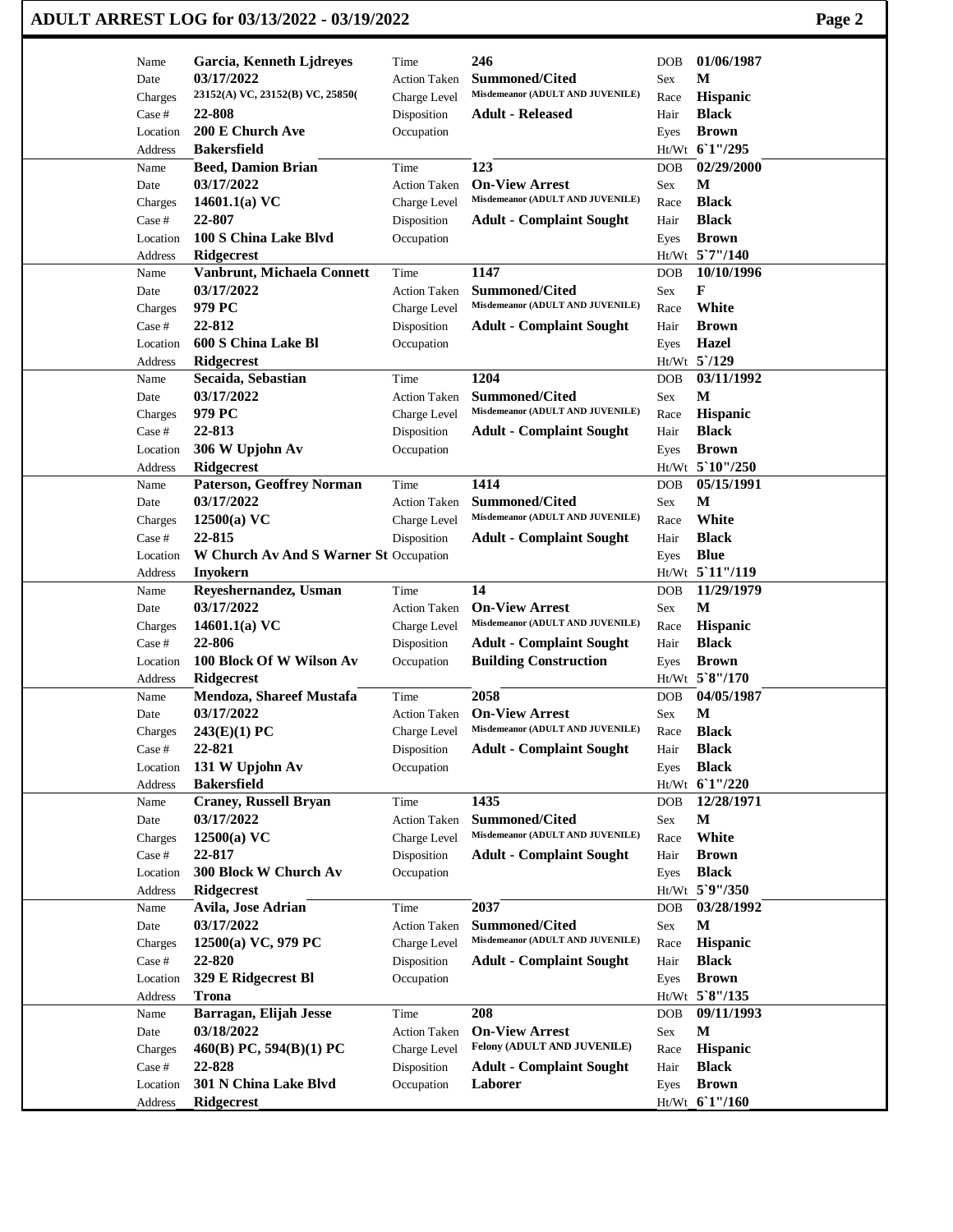|                   | ADULT ARREST LOG for 03/13/2022 - 03/19/2022 |                             |                                                           |              | Page 3                        |
|-------------------|----------------------------------------------|-----------------------------|-----------------------------------------------------------|--------------|-------------------------------|
| Name              | <b>Duguid, Charles William</b>               | Time                        | 4                                                         | DOB          | 04/22/1966                    |
| Date              | 03/18/2022                                   | <b>Action Taken</b>         | <b>On-View Arrest</b>                                     | Sex          | М                             |
| Charges           | 11550(A) HS, 23152(A) VC, 23152(             | Charge Level                | Misdemeanor (ADULT AND JUVENILE)                          | Race         | White                         |
| Case #            | 22-824                                       | Disposition                 | <b>Adult - Complaint Sought</b>                           | Hair         | <b>Brown</b>                  |
| Location          | 100 N Norma St                               | Occupation                  |                                                           | Eyes         | <b>Blue</b>                   |
| Address           | Ridgecrest                                   |                             |                                                           |              | Ht/Wt 5`9"/350                |
| Name              | Salazar, Frank                               | Time                        | 404                                                       | DOB          | 07/27/1992                    |
| Date              | 03/18/2022                                   | <b>Action Taken</b>         | <b>On-View Arrest</b>                                     | Sex          | M                             |
| Charges           | 182(A)(1) PC, 460(B) PC, 466 PC              | Charge Level                | Felony (ADULT AND JUVENILE)                               | Race         | Hispanic                      |
| Case #            | 22-829                                       | Disposition                 | <b>Adult - Complaint Sought</b>                           | Hair         | <b>Brown</b>                  |
| Location          | 1411 E Bowman Rd                             | Occupation                  |                                                           | Eyes         | <b>Brown</b>                  |
| Address           | <b>Trona</b>                                 |                             |                                                           |              | Ht/Wt 5'6"/290                |
| Name              | <b>Salazar, Raul Andrew</b>                  | Time                        | 404                                                       | DOB          | 05/28/1992                    |
| Date              | 03/18/2022                                   | <b>Action Taken</b>         | <b>On-View Arrest</b>                                     | Sex          | M                             |
| Charges           | 182(A)(1) PC, 460(B) PC, 466 PC              | Charge Level                | Felony (ADULT AND JUVENILE)                               | Race         | <b>Hispanic</b>               |
| Case #            | 22-829                                       | Disposition                 | <b>Adult - Complaint Sought</b>                           | Hair         | <b>Black</b>                  |
| Location          | 1411 E Bowman Rd                             | Occupation                  |                                                           | Eyes         | <b>Brown</b>                  |
| Address           | Montclair                                    |                             |                                                           |              | Ht/Wt 5`8"/160                |
| Name              | <b>Black, Craig Joseph</b>                   | Time                        | 129                                                       | DOB          | 07/31/1986                    |
| Date              | 03/18/2022                                   | <b>Action Taken</b>         | <b>On-View Arrest</b>                                     | Sex          | М                             |
| Charges           | 23152(A) VC, 23152(B) VC                     | Charge Level                | Misdemeanor (ADULT AND JUVENILE)                          | Race         | White                         |
| Case #            | 22-827                                       | Disposition                 | <b>Adult - Referred to Other Authority</b>                | Hair         | <b>Brown</b>                  |
| Location          | N Mahan St/W Inyokern Rd                     | Occupation                  |                                                           | Eyes         | <b>Brown</b>                  |
| Address           | Ridgecrest                                   |                             |                                                           |              | Ht/Wt 6'/200                  |
| Name              | Peek, Sophie Mariaryan                       | Time                        | 2352                                                      | <b>DOB</b>   | 08/13/2001                    |
| Date              | 03/18/2022                                   | <b>Action Taken</b>         | <b>Summoned/Cited</b>                                     | Sex          | F                             |
| Charges           | 23152(A) VC, 23152(B) VC, 23152(             | Charge Level                | Misdemeanor (ADULT AND JUVENILE)                          | Race         | White                         |
| Case #            | 22-844                                       | Disposition                 | <b>Adult - Released</b>                                   | Hair         | <b>Brown</b>                  |
| Location          | 100 S Gateway St                             | Occupation                  |                                                           | Eyes         | Green                         |
| Address           | <b>Ridgecrest</b>                            |                             |                                                           |              | Ht/Wt 5'4"/125                |
| Name              | Scott, Jerome                                | Time                        | 1231                                                      | DOB          | 04/27/1949                    |
| Date              | 03/18/2022                                   | <b>Action Taken</b>         | <b>Summoned/Cited</b><br>Misdemeanor (ADULT AND JUVENILE) | Sex          | M                             |
| Charges           | $12500(a)$ VC                                | Charge Level                |                                                           | Race         | <b>Black</b>                  |
| Case #            | 22-838                                       | Disposition                 | <b>Adult - Complaint Sought</b>                           | Hair         | Gray                          |
| Location          | 400 Block W Upjohn Av                        | Occupation                  | <b>Retired</b>                                            | Eyes         | <b>Brown</b>                  |
| Address           | Ridgecrest                                   |                             |                                                           | Ht/Wt        | 5`10"/215<br>11/02/1987       |
| Name              | Jordan, Brittany Ann                         | Time                        | 22                                                        | <b>DOB</b>   |                               |
| Date              | 03/18/2022                                   | <b>Action Taken</b>         | Summoned/Cited<br>Misdemeanor (ADULT AND JUVENILE)        | Sex          | F<br>White                    |
| Charges           | 23152(F) VC<br>22-825                        | Charge Level                |                                                           | Race         | <b>Brown</b>                  |
| Case #            |                                              | Disposition                 | <b>Adult - Complaint Sought</b>                           | Hair         |                               |
| Location          | 1800 W Ridgecrest Bl<br>Ridgecrest           | Occupation                  |                                                           | Eyes         | <b>Blue</b><br>Ht/Wt 5`9"/240 |
| Address<br>Name   | Morse, Jessica Lee                           | Time                        | 1058                                                      | DOB          | 09/09/1993                    |
|                   | 03/19/2022                                   | <b>Action Taken</b>         | <b>Summoned/Cited</b>                                     | Sex          | F                             |
| Date              | <b>Warrant Arrest</b>                        |                             | Misdemeanor (ADULT AND JUVENILE)                          |              | White                         |
| Charges<br>Case # | 21-3824                                      | Charge Level<br>Disposition | <b>Adult - Complaint Sought</b>                           | Race<br>Hair | <b>Blonde</b>                 |
| Location          | 300 S Warner St                              | Occupation                  |                                                           |              | <b>Brown</b>                  |
| Address           | Ridgecrest                                   |                             |                                                           | Eyes         | Ht/Wt 5'6"/140                |
| Name              | Gaceta, Jose Nathaniel Jr                    | Time                        | 454                                                       | DOB          | 05/25/1996                    |
| Date              | 03/19/2022                                   | <b>Action Taken</b>         | <b>On-View Arrest</b>                                     | Sex          | М                             |
| Charges           | 979 PC                                       | Charge Level                | Misdemeanor (ADULT AND JUVENILE)                          | Race         | Asian/Pacific Islander        |
| Case #            | 22-846                                       | Disposition                 | <b>Adult - Referred to Other Authority</b>                | Hair         | <b>Black</b>                  |
| Location          | 400 W Rick Ct                                | Occupation                  |                                                           | Eyes         | <b>Brown</b>                  |
| Address           | Ridgecrest                                   |                             |                                                           |              | $Ht/Wt$ 5 6"/168              |
| Name              | Duarte, Allante Isaac                        | Time                        | 1834                                                      | <b>DOB</b>   | 06/18/1999                    |
| Date              | 03/19/2022                                   | <b>Action Taken</b>         | <b>On-View Arrest</b>                                     | Sex          | $\mathbf M$                   |
| Charges           | 273.5(A) PC                                  | Charge Level                | Felony (ADULT AND JUVENILE)                               | Race         | White                         |
| Case #            | 22-853                                       | Disposition                 | <b>Adult - Complaint Sought</b>                           | Hair         | <b>Brown</b>                  |
| Location          | 706 N Balsam St                              | Occupation                  |                                                           | Eyes         | <b>Brown</b>                  |
| Address           | Ridgecrest                                   |                             |                                                           |              | Ht/Wt 5`10"/170               |
|                   |                                              |                             |                                                           |              |                               |